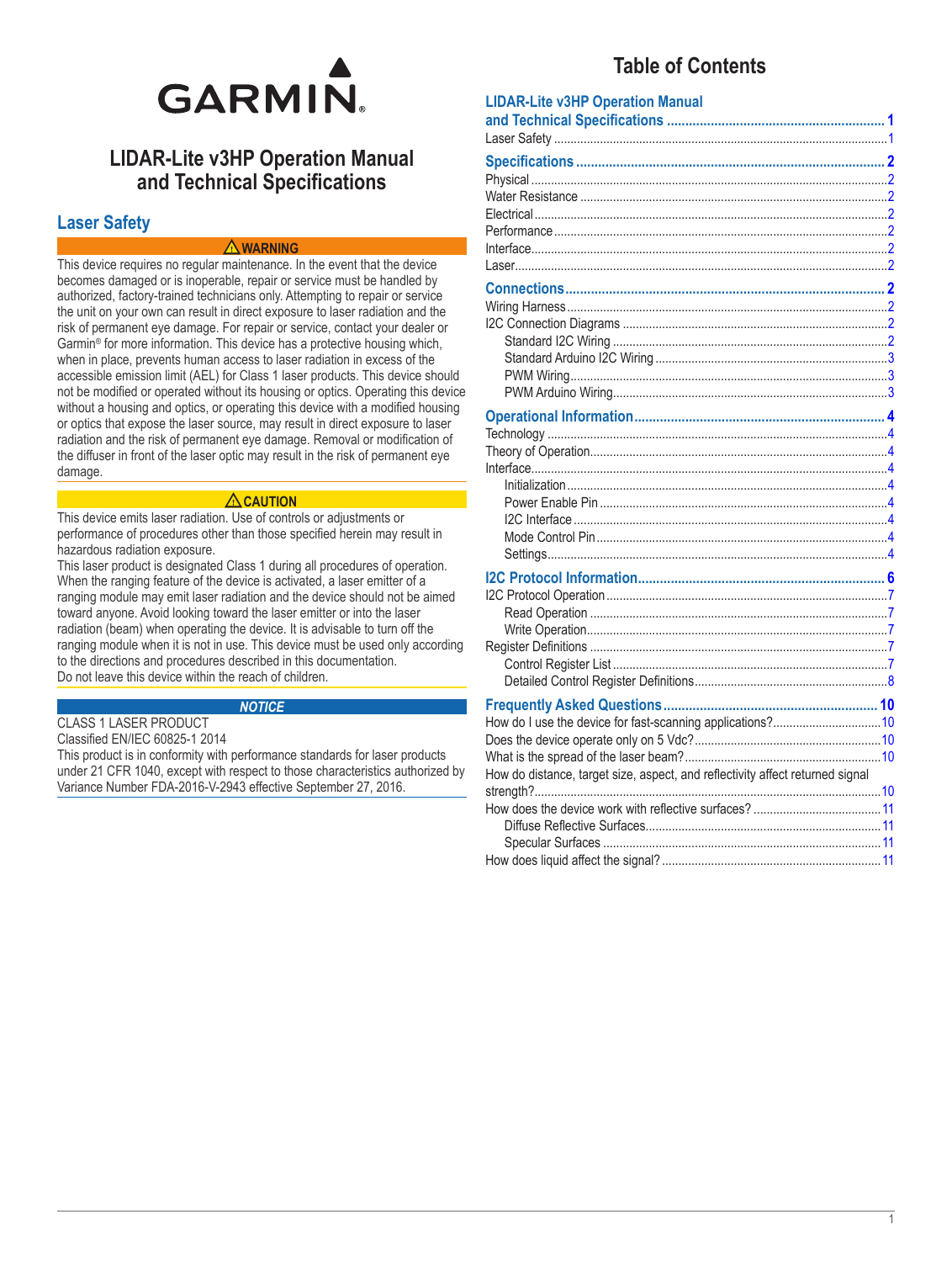## **Specifications**

## **Connections**

## <span id="page-1-0"></span>**Physical**

| <b>Specification</b>  | Measurement                                                   |
|-----------------------|---------------------------------------------------------------|
| Size (LxWxH)          | $20 \times 48 \times 40$ mm $(0.8 \times 1.9 \times 1.6$ in.) |
| Weight                | 22 g (0.78 oz.)                                               |
| Operating temperature | -20 to 60°C (-4 to 140°F)                                     |

## **Water Resistance**

Body of this device is rated IPX7, and can wthstand incidental exposure to water of up to 1 meter for up to 30 minutes.

**IMPORTANT:** The bare wire portion of the wiring harness is not water resistant, and can act as a path for water to enter the device. All bare-wire connections must either be made in a water-tight location or properly sealed.

Water may enter under the transmitting lens. This could affect performance, but will not affect IPX7 water resistance.

## **Electrical**

| <b>Specification</b> | <b>Measurement</b>          |
|----------------------|-----------------------------|
| Power                | 5 Vdc nominal               |
|                      | 4.5 Vdc min., 5.5 Vdc max.  |
| Current consumption  | l 65 mA idle                |
|                      | 85 mA during an acquisition |

## **Performance**

| <b>Specification</b>                | <b>Measurement</b>                       |
|-------------------------------------|------------------------------------------|
| Range (70% reflective target)       | 40 m (131 ft)                            |
| Resolution                          | $+/- 1$ cm (0.4 in.)                     |
| Accuracy $<$ 2 m                    | $±5$ cm (2 in.) typical*                 |
| Accuracy $\geq 2$ m                 | $\pm 2.5$ cm (1 in.) typical             |
|                                     | Mean ±1% of distance maximum             |
|                                     | Ripple ±1% of distance maximum           |
| Update rate (70% Reflective Target) | Greater than 1 kHz typical               |
|                                     | Reduced sensitivity at high update rates |

\*Nonlinearity present below 1 m (39.4 in.)

## **Interface**

| <b>Specification</b>       | <b>Measurement</b>                              |
|----------------------------|-------------------------------------------------|
| User interface             | 12C                                             |
|                            | <b>PWM</b>                                      |
|                            | External trigger                                |
| I <sub>2</sub> C interface | Fast-mode (400 kbit/s)                          |
|                            | Default 7-bit address 0x62                      |
|                            | Internal register access & control              |
| <b>PWM</b> interface       | External trigger input                          |
|                            | PWM output proportional to distance at 10 µs/cm |

#### **Laser**

| <b>Specification</b>             | <b>Measurement</b>                        |
|----------------------------------|-------------------------------------------|
| Wavelength                       | 905 nm (nominal)                          |
| Total laser power (peak)         | 1.3W                                      |
| Mode of operation                | Pulsed (256 pulse max. pulse train)       |
| Pulse width                      | $0.5 \,\mu s$ (50% duty cycle)            |
| Pulse train repetition frequency | 10-20 kHz nominal                         |
| Energy per pulse                 | $<$ 280 $nJ$                              |
| Beam diameter at laser aperture  | $12 \times 2$ mm (0.47 $\times$ 0.08 in.) |
| Divergence                       | 8 mRad                                    |

## **Wiring Harness**



| <b>Wire Color</b> | <b>Function</b>                 |
|-------------------|---------------------------------|
| Red               | $5 \text{ Vdc } (+)$            |
| Orange            | Power enable (internal pull-up) |
| Yellow            | Mode control                    |
| Green             | <b>I2C SCL</b>                  |
| Blue              | <b>I2C SDA</b>                  |
| <b>Black</b>      | Ground (-)                      |

There are two basic configurations for this device:

- **I2C (Inter-Integrated Circuit)**—a serial computer bus used to communicate between this device and a microcontroller, such as an Arduino board [\(I2C Interface, page](#page-3-1) 4).
- **PWM (Pulse Width Modulation)**—a bi-directional signal transfer method that triggers acquisitions and returns distance measurements using the mode-control pin [\(Mode Control Pin, page](#page-3-2) 4).

## **I2C Connection Diagrams**

### **Standard I2C Wiring**



| <b>Item</b> | <b>Description</b>                                           | <b>Notes</b>                                                                                                                                                                                                                                                                                                     |
|-------------|--------------------------------------------------------------|------------------------------------------------------------------------------------------------------------------------------------------------------------------------------------------------------------------------------------------------------------------------------------------------------------------|
| 1           | 680µF electrolytic capacitor                                 | You must observe the correct polarity when<br>installing the capacitor.                                                                                                                                                                                                                                          |
| 2           | Power ground (-) connection                                  | <b>Black wire</b>                                                                                                                                                                                                                                                                                                |
| 8           | I2C SDA connection                                           | Blue wire                                                                                                                                                                                                                                                                                                        |
| 4           | I2C SCL connection                                           | Green wire                                                                                                                                                                                                                                                                                                       |
| 6           | 4.7kΩ pull-up resistor<br>(not required in all applications) | In installations with long cable extensions<br>or with multiple devices on the I2C bus, you<br>must install a 1k $\Omega$ to 10k $\Omega$ pull-up resistor<br>on each I2C wire to account for cable<br>capacitance.<br>It is recommended to start with $4.7\text{k}\Omega$<br>resistors and adjust if necessary. |
| 6           | 5 Vdc power (+) connection                                   | Red wire<br>The sensor operates at 4.75 through 5.5 Vdc,<br>with a max, of 6 Vdc.                                                                                                                                                                                                                                |
|             | Logic rail connection                                        | The pull-up resistors connected to both I2C<br>wires must connect to the logic rail on your<br>microcontroller board.                                                                                                                                                                                            |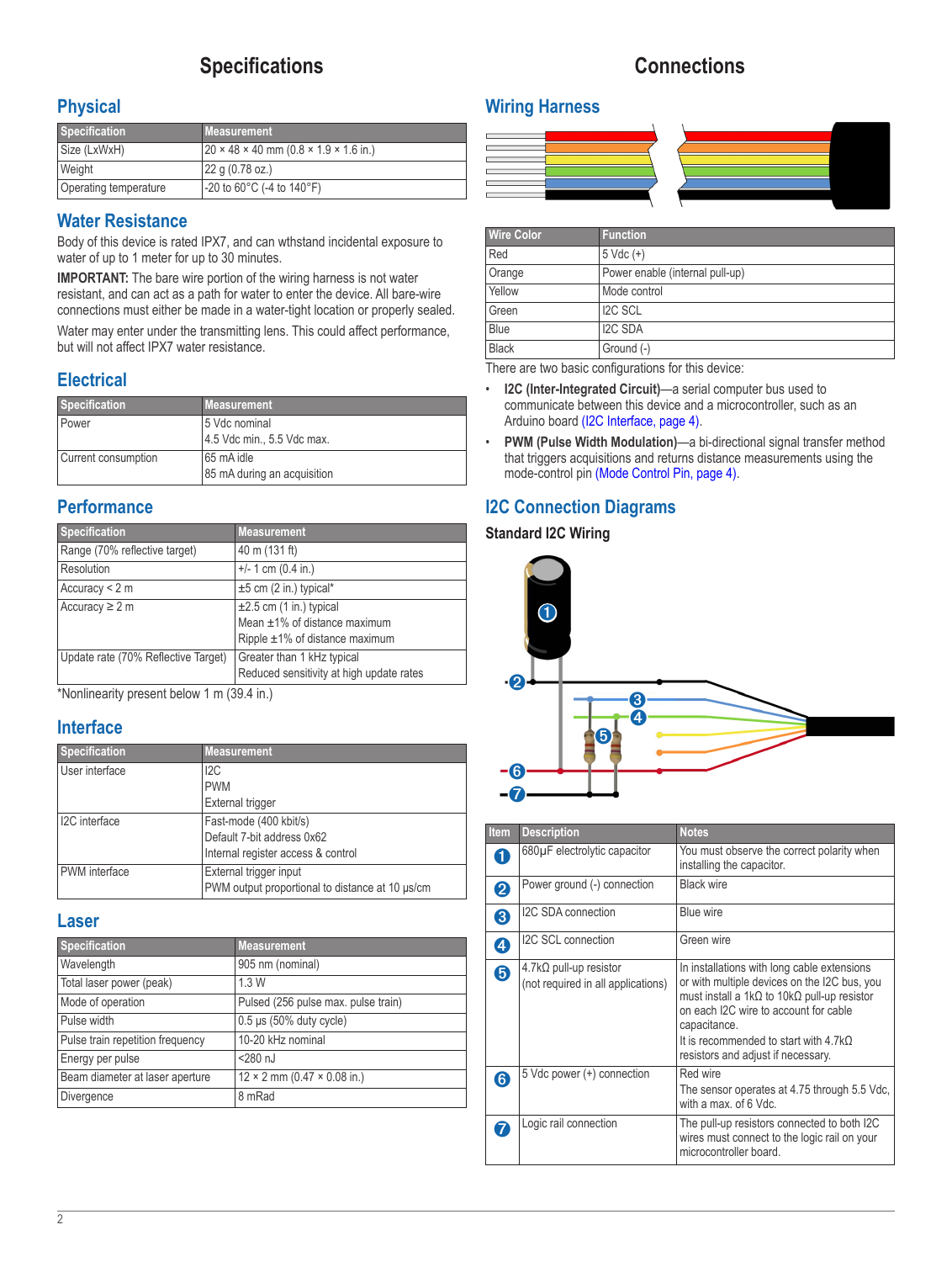<span id="page-2-0"></span>**Standard Arduino I2C Wiring**



## <span id="page-2-1"></span>**PWM Arduino Wiring**



| Item             | <b>Description</b>                                                | <b>Notes</b>                                                                                                                                                                                                                                                                                                     |
|------------------|-------------------------------------------------------------------|------------------------------------------------------------------------------------------------------------------------------------------------------------------------------------------------------------------------------------------------------------------------------------------------------------------|
| n                | 680µF electrolytic capacitor                                      | You must observe the correct polarity when<br>installing the capacitor.                                                                                                                                                                                                                                          |
| $\boldsymbol{Q}$ | Pull-up resistor connection<br>(not required in all applications) | In installations with long cable extensions<br>or with multiple devices on the I2C bus, you<br>must connect the pull-up resistors on the<br>SDA and SCL wires to the logic rail on your<br>microcontroller board<br>On an Arduino board, this is the 5v pin.                                                     |
| 3                | 4.7kΩ pull-up resistor<br>(not required in all applications)      | In installations with long cable extensions<br>or with multiple devices on the I2C bus, you<br>must install a 1k $\Omega$ to 10k $\Omega$ pull-up resistor<br>on each I2C wire to account for cable<br>capacitance.<br>It is recommended to start with $4.7\text{k}\Omega$<br>resistors and adjust if necessary. |
| 4                | I2C SDA connection                                                | Blue wire                                                                                                                                                                                                                                                                                                        |
| 6                | I2C SCL connection                                                | Green wire                                                                                                                                                                                                                                                                                                       |
| 6                | 5 Vdc power (+) connection                                        | Red wire<br>The sensor operates at 4.75 through 5.5 Vdc,<br>with a max. of 6 Vdc.                                                                                                                                                                                                                                |
|                  | Power ground (-) connection                                       | <b>Black wire</b>                                                                                                                                                                                                                                                                                                |

| <b>PWM Wiring</b> |
|-------------------|



| Item | <b>Description</b>             | <b>Notes</b>                                                                                                                           |
|------|--------------------------------|----------------------------------------------------------------------------------------------------------------------------------------|
|      | Trigger pin on microcontroller | Connect the other side of the resistor to the<br>trigger pin on your microcontroller.                                                  |
| 2    | Monitor pin on microcontroller | Connect one side of the resistor to the mode-<br>control connection on the device, and to a<br>monitoring pin on your microcontroller. |
| 3    | Power ground (-) connection    | <b>Black Wire</b>                                                                                                                      |
| 4    | $1k\Omega$ resistor            |                                                                                                                                        |
| 6    | Mode-control connection        | Yellow wire                                                                                                                            |
| 6    | 5 Vdc power (+) connection     | Red wire<br>The sensor operates at 4.75 through 5.5 Vdc,<br>with a max, of 6 Vdc.                                                      |

| <b>Item</b>      | <b>Description</b>             | <b>Notes</b>                                                                                                                                 |
|------------------|--------------------------------|----------------------------------------------------------------------------------------------------------------------------------------------|
| 0                | 5 Vdc power (+) connection     | Red wire<br>The sensor operates at 4.75 through 5.5 Vdc.                                                                                     |
|                  |                                | with a max, of 6 Vdc.                                                                                                                        |
| 2                | Power ground (-) connection    | <b>Black Wire</b>                                                                                                                            |
| 8                | Mode-control connection        | Yellow wire                                                                                                                                  |
| $\boldsymbol{c}$ | Monitor pin on microcontroller | Connect one side of the resistor to the mode-<br>control connection on the device, and to a<br>monitoring pin on your microcontroller board. |
| 6                | Trigger pin on microcontroller | Connect the other side of the resistor to the<br>trigger pin on your microcontroller board.                                                  |
| 6                | $1k\Omega$ resistor            |                                                                                                                                              |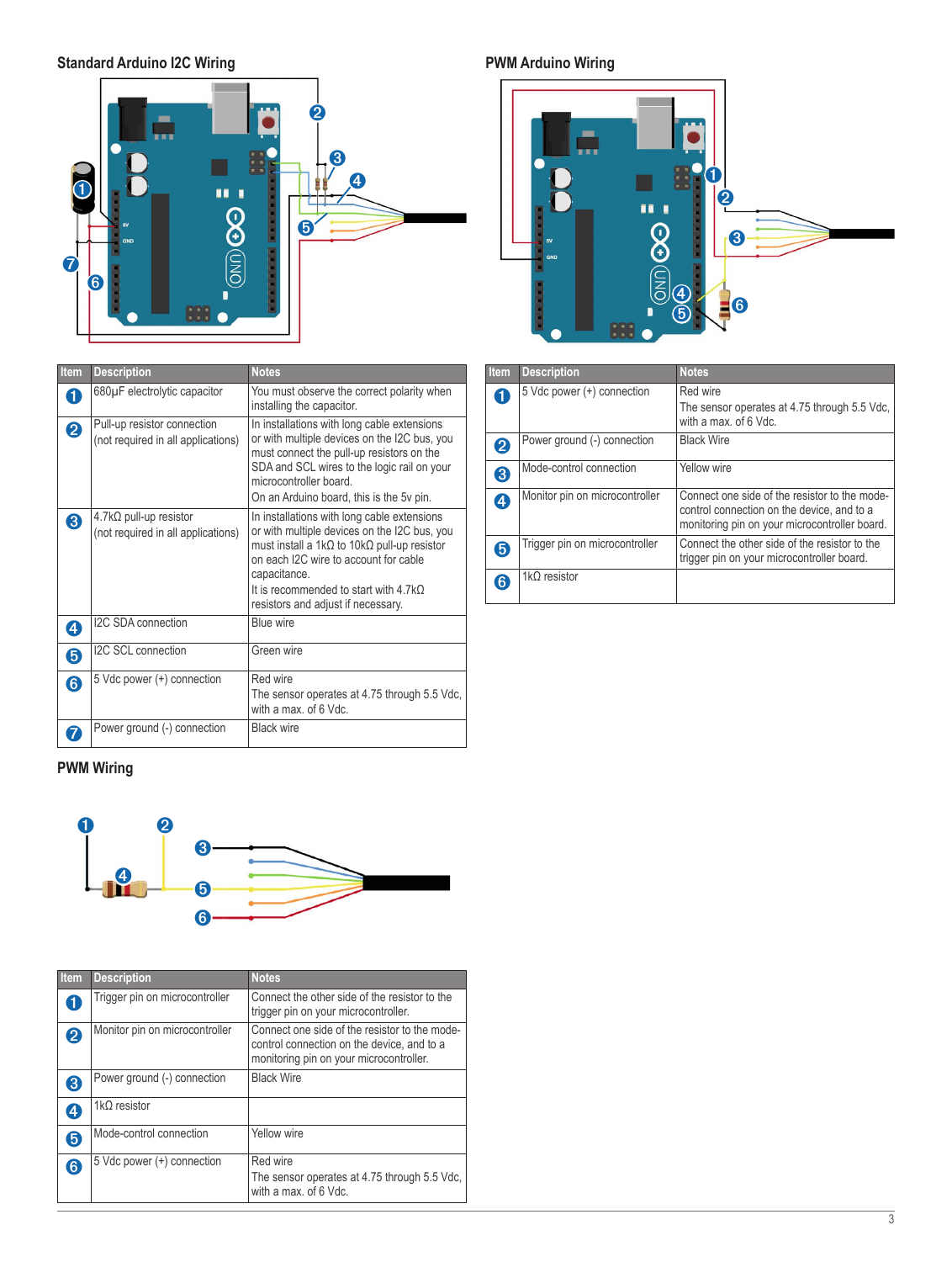## **Operational Information**

## <span id="page-3-0"></span>**Technology**

This device measures distance by calculating the time delay between the transmission of a Near-Infrared laser signal and its reception after reflecting off of a target. This translates into distance using the known speed of light.

## **Theory of Operation**

To take a measurement, this device first performs a receiver adjustment routine, correcting for changing ambient light levels and allowing maximum sensitivity.

The device sends a reference signal directly from the transmitter to the receiver. It stores the transmit signature, sets the time delay for "zero" distance, and recalculates this delay periodically after several measurements.

Next, the device initiates a measurement by performing a series of acquisitions. Each acquisition is a transmission of the main laser signal while recording the return signal at the receiver. If there is a signal match, the result is stored in memory as a correlation record. The next acquisition is summed with the previous result. When an object at a certain distance reflects the laser signal back to the device, these repeated acquisitions cause a peak to emerge, out of the noise, at the corresponding distance location in the correlation record.

The device integrates acquisitions until the signal peak in the correlation record reaches a maximum value. If the returned signal is not strong enough for this to occur, the device stops at a predetermined maximum acquisition count.

Signal strength is calculated from the magnitude of the signal record peak and a valid signal threshold is calculated from the noise floor. If the peak is above this threshold, the measurement is considered valid and the device will calculate the distance. Otherwise, it will report 1 cm. When beginning the next measurement, the device clears the signal record and starts the sequence again.

## **Interface**

#### **Initialization**

On power-up or reset, the device performs a self-test sequence and initializes all registers with default values. After roughly 22 ms, distance measurements can be taken with the I2C interface or the Mode Control Pin.

#### **Power Enable Pin**

The enable pin uses an internal pullup resistor, and can be driven low to shut off power to the device.

#### <span id="page-3-1"></span>**I2C Interface**

This device has a 2-wire, I2C-compatible serial interface (refer to I2C-Bus Specification, Version 2.1, January 2000, available from Philips Semiconductor). It can be connected to an I2C bus as a slave device, under the control of an I2C master device. It supports 400 kHz Fast Mode data transfer.

The I2C bus operates internally at 3.3 Vdc. An internal level shifter allows the bus to run at a maximum of 5 Vdc. Internal 3kΩ pullup resistors ensure this functionality and allow for a simple connection to the I2C host.

The device has a 7-bit slave address with a default value of 0x62. The effective 8-bit I2C address is 0xC4 write and 0xC5 read. The device will not respond to a general call. Support is not provided for 10-bit addressing.

The most significant bit of the register is the byte that follows the I2C address in a normal transaction. Setting this most significant bit of the I2C address byte to one triggers automatic incrementing of the register address with successive reads or writes within an I2C block transfer. This is commonly used to read the two bytes of a 16-bit value within one transfer and is used in the following example.

The simplest method of obtaining measurement results from the I2C interface is as follows:

- **1** Write 0x04 to register 0x00.
- **2** Read register 0x01. Repeat until bit 0 (LSB) goes low.

**3** Read two bytes from 0x8f (High byte 0x0f then low byte 0x10) to obtain the 16-bit measured distance in centimeters.

A list of all available control resisters is available on [page](#page-6-1) 7.

For more information about the I2C protocol, see [I2C Protocol Operation](#page-6-2)  [\(page](#page-6-2) 7).

#### <span id="page-3-2"></span>**Mode Control Pin**

The mode control pin provides a means to trigger acquisitions and return the measured distance via Pulse Width Modulation (PWM) without having to use the I2C interface.

The idle state of the mode control pin is high impedance (High-Z). Pulling the mode control pin low will trigger a single measurement, and the device will respond by driving the line high with a pulse width proportional to the measured distance at 10 μs/cm. A 1kΩ termination resistance is required to prevent bus contention.

The device drives the mode control pin high at 3.3 Vdc. Diode isolation allows the pin to tolerate a maximum of 5 Vdc.

As shown in the diagram [PWM Arduino Wiring \(page](#page-2-1) 3), a simple triggering method uses a 1kΩ resistor in series with a host output pin to pull the mode control pin low to initiate a measurement, and a host input pin connected directly to monitor the low-to-high output pulse width.

If the mode control pin is held low, the acquisition process will repeat indefinitely, producing a variable frequency output proportional to distance.

The mode control pin behavior can be modified with the ACQ\_CONFIG\_REG (0x04) I2C register as detailed in [0x04 \(page](#page-7-1) 8).

#### **Settings**

The device can be configured with alternate parameters for the distance measurement algorithm. This can be used to customize performance by enabling configurations that allow choosing between speed, range, and sensitivity. Other useful features are also detailed in this section. See the full [Control Register List \(page](#page-6-1) 7) for additional settings.

#### *Acquisition Command*

| <b>Address</b> | l Name '    | <b>Description</b> | <b>Initial Value</b> |
|----------------|-------------|--------------------|----------------------|
| 0x00           | ACQ COMMAND | Device command     | $\sim$               |
|                | $\cdots$    | $\cdots$           |                      |

• Writing any non-zero value initiates an acquisition.

#### *Maximum Acquisition Count*

| <b>Address</b> | l Name '      | <b>Description</b>        | <b>Initial Value</b> |
|----------------|---------------|---------------------------|----------------------|
| 0x02           | SIG COUNT VAL | Maximum acquisition count | 0xFF                 |

The maximum acquisition count limits the number of times the device will integrate acquisitions to find a correlation record peak (from a returned signal), which occurs at long range or with low target reflectivity. This controls the minimum measurement rate and maximum range. The unit-less relationship is roughly as follows: rate =  $1/n$  and range =  $n^2(1/4)$ , where n is the number of acquisitions.

#### *Measurement Quick Termination Detection*

| <b>Address</b> | <b>Name</b>    | Description              | <b>Initial Value</b> |
|----------------|----------------|--------------------------|----------------------|
| 0x04           | ACQ CONFIG REG | Acquisition mode control | 0x08                 |

You can enable quick-termination detection by clearing bit 3 in this register (starting with the LSB in this register as bit 0). The device will terminate a distance measurement early if it anticipates that the signal peak in the correlation record will reach maximum value. This allows for faster and slightly less accurate operation at strong signal strengths without sacrificing long range performance.

#### *Detection Sensitivity*

| <b>Address</b> | I Name '                          | <b>Description</b>              | <b>Initial Value</b> |
|----------------|-----------------------------------|---------------------------------|----------------------|
| 0x1c           | <b>THRESHOLD</b><br><b>BYPASS</b> | Peak detection threshold bypass | 0x00                 |

The default valid measurement detection algorithm is based on the peak value, signal strength, and noise in the correlation record. This can be overridden to become a simple threshold criterion by setting a non-zero value. Recommended non-default values are 0x20 for higher sensitivity with more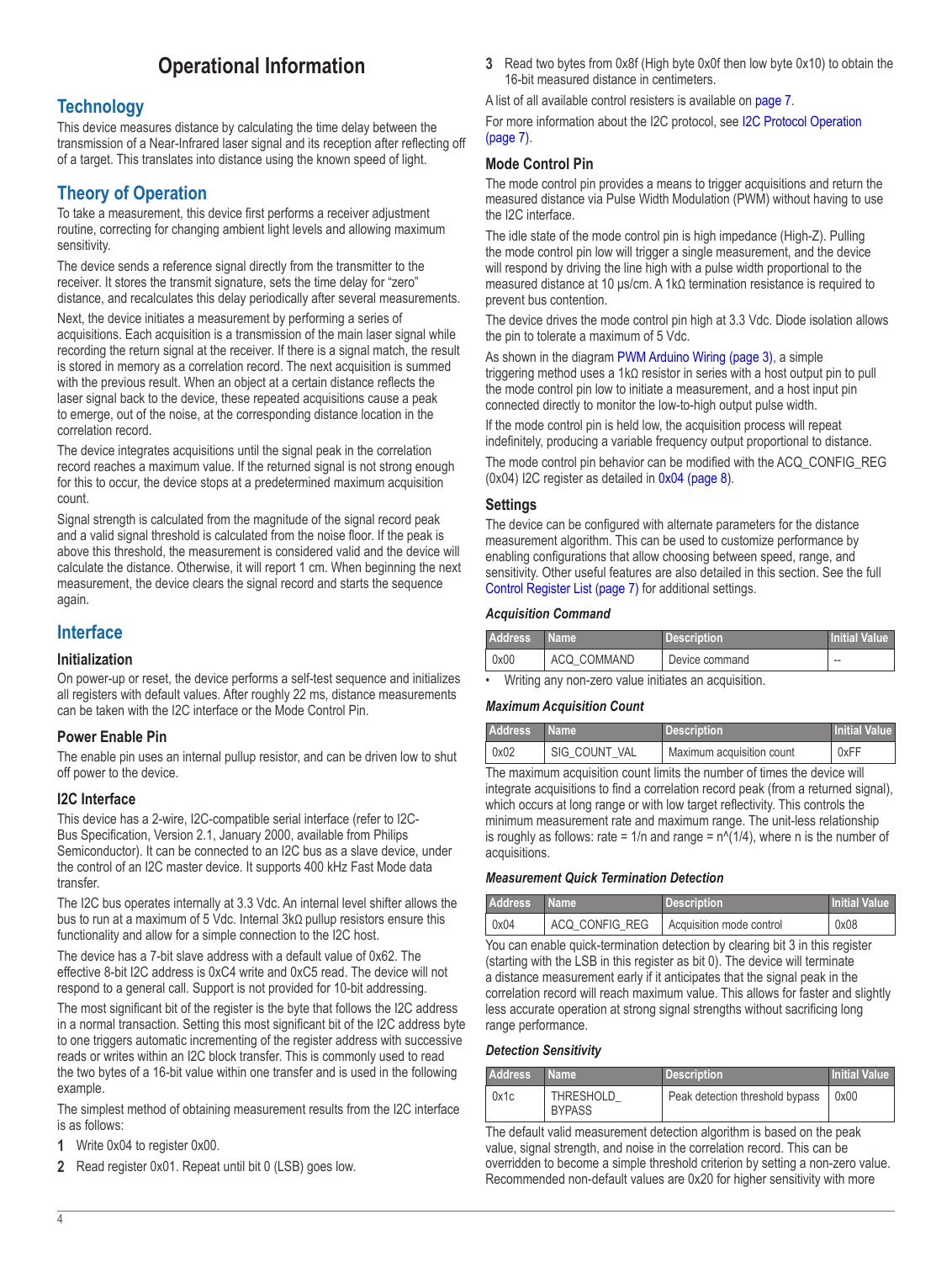frequent erroneous measurements, and 0x60 for reduced sensitivity and fewer erroneous measurements.

#### *Configurable I2C Address*

| <b>Address</b> | <b>Name</b>       | <b>Description</b>                                      | <b>Initial Value</b> |
|----------------|-------------------|---------------------------------------------------------|----------------------|
| 0x16           | UNIT ID HIGH      | Serial number high byte                                 | Unique               |
| 0x17           | UNIT ID LOW       | Serial number low byte                                  | Unique               |
| 0x18           | I2C ID HIGH       | Write serial number high byte for<br>I2C address unlock | $\overline{a}$       |
| 0x19           | I2C_ID_LOW        | Write serial number low byte for<br>I2C address unlock  |                      |
| 0x1a           | I2C SEC ADDR      | Write new I2C address after<br>unlock                   |                      |
| 0x1e           | <b>I2C CONFIG</b> | Default address response<br>control                     | 0x00                 |

The I2C address can be changed from its default value. Available addresses are 7-bit values with a '0' in the least significant bit (even hexadecimal numbers).

To change the I2C address, the unique serial number of the unit must be read then written back to the device before setting the new address. The process is as follows:

- **1** Read the two byte serial number from 0x96 (high byte 0x16 and low byte 0x17).
- **2** Write the serial number high byte to 0x18.
- **3** Write the serial number low byte to 0x19.
- **4** Write the desired new I2C address to 0x1a.
- **5** Write 0x08 to 0x1e to disable the default address.

This can be used to run multiple devices on a single bus, by enabling one, changing its address, then enabling the next device and repeating the process.

The I2C address will be restored to default after a power cycle.

#### *Power Control*

| <b>Address</b> | ∣ Name∶       | <b>Description</b>  | <b>Initial Value</b> |
|----------------|---------------|---------------------|----------------------|
| 0x65           | POWER CONTROL | Power state control |                      |

Setting bit 1 in this register disables the receiver circuit, saving roughly 40 mA. After being re-enabled, the receiver circuit stabilizes by the time a measurement can be performed.

**NOTE:** The most effective way to control power usage is to utilize the enable pin to deactivate the device when not in use.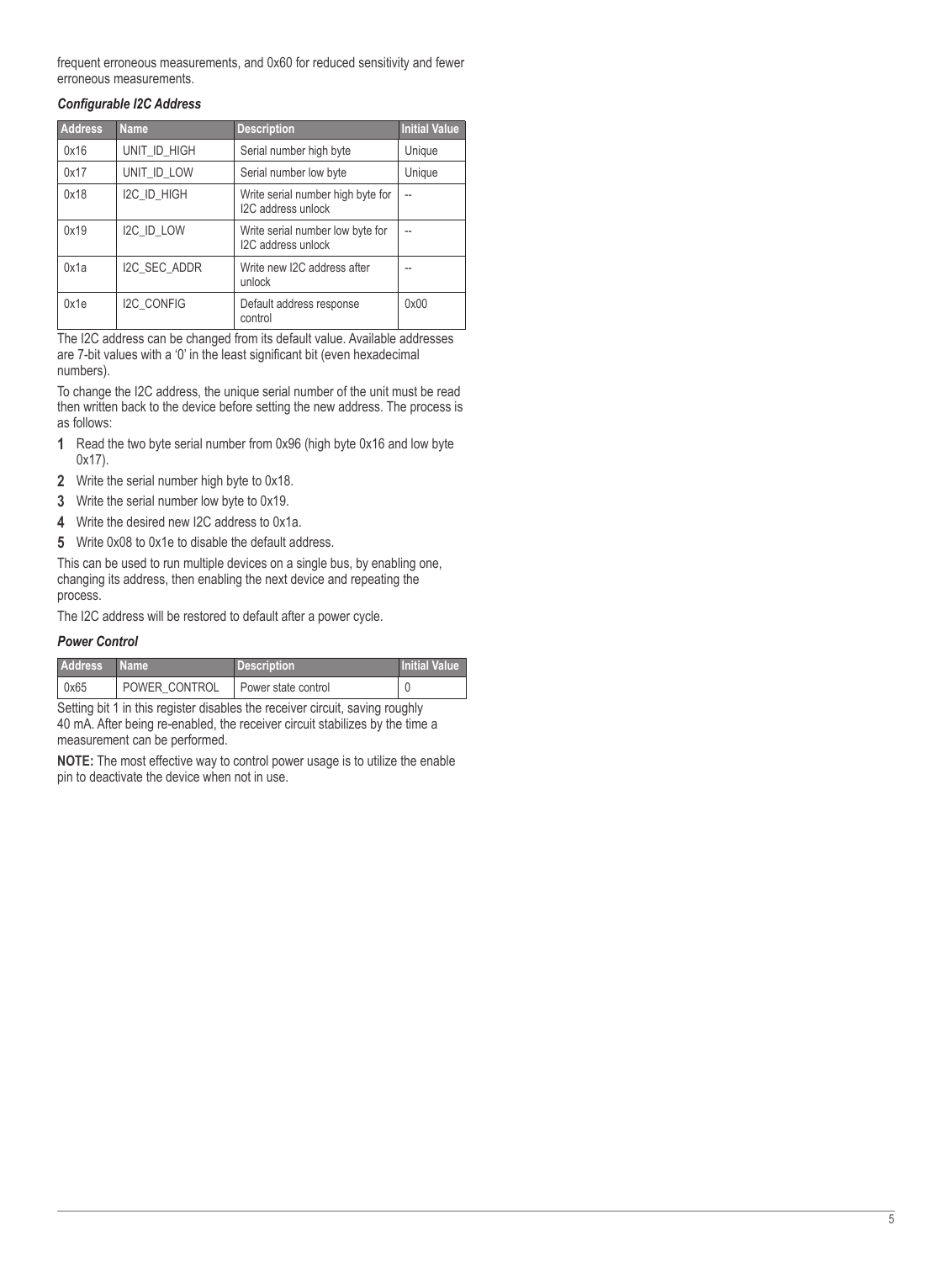## **I2C Protocol Information**

<span id="page-5-0"></span>The sensor module has a 7-bit slave address with a default value of 0x62 in hexadecimal notation. The effective 8 bit I2C address is: 0xC4 write, 0xC5 read. The device will not respond to a general call.





#### Notes:

- The ACK and NACK items are responses from the master device to the slave device.
- The last NACK in the read is optional, but the formal I2C protocol states that the master shall not acknowledge the last byte.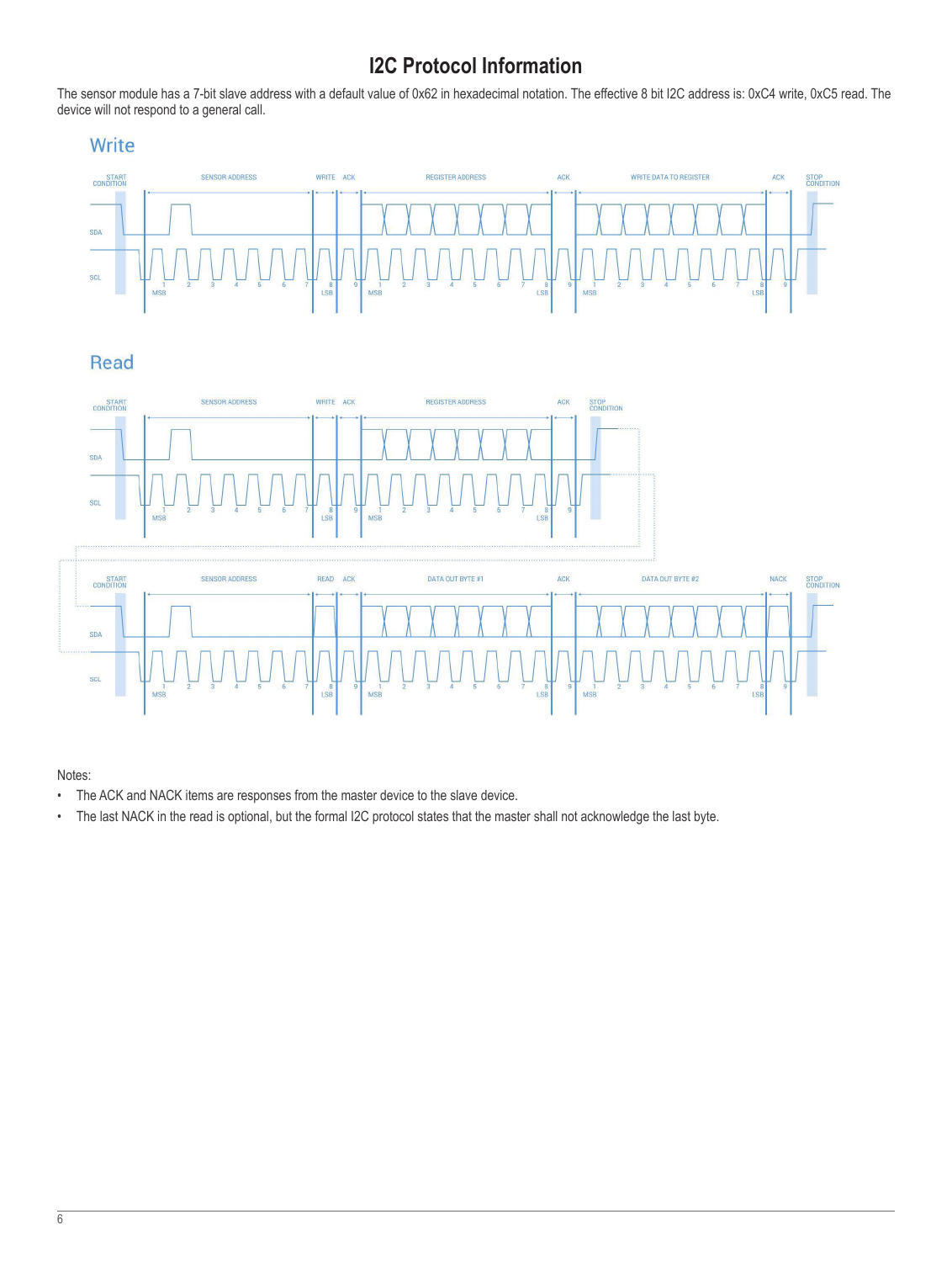## <span id="page-6-2"></span><span id="page-6-0"></span>**I2C Protocol Operation**

This protocol description uses the term master to refer to the Arduino controller, and uses the term LIDAR device to refer to the LIDAR-Lite v3HP device acting as a slave on the I2C bus.

When working with the I2C serial bus protocol, the device operates as follows:

- **1** The master initiates data transfer by establishing a start condition, which consists of a high-to-low transition on the SDA line while SCL is high.
- **2** The master sends an address byte, which consists of the 7-bit slave address.
- **3** The master sends a read/write bit with a zero state indicating a write request.

A write operation is used as the initial stage of both read and write transfers.

**4** If the slave address corresponds to the LIDAR device address, the LIDAR device responds by pulling SDA low during the ninth clock pulse. This operation is considered the acknowledge bit.

At this stage, all other devices on the bus remain idle while the selected LIDAR device waits for data to be written to or read from its shift register.

**5** Data transmits over the serial bus in sequences of nine clock pulses (eight data bits followed by an acknowledge bit).

These transmissions must occur on the SDA line during the low period of SCL and remain stable during the high period of SCL.

**6** The master sends an 8-bit data byte following the slave address, which loads the I2C control register on the LIDAR device with the address of the first control register to be accessed.

**Note:** If the high bit (Bit 7) is set, it enables automatic incrementing for successive reads/writes.

**7** The master requests a read operation from the LIDAR device or sends a write operation to the LIDAR device.

#### **Read Operation**

After the master establishes communication with the LIDAR device, obtaining a reading from the LIDAR device operates as follows.

- **1** The first data frame sets the address of the desired read register. The master sends a stop bit at the completion of the first data frame.
- **2** The master initiates a new start condition, which consists of the slave address with the read bit set (one state).
- **3** The master reads one or more data bytes in succession.
	- **A** The LIDAR device sends an acknowledge bit to the master when it receives a valid address.
	- **B** The master releases the SDA data line with continued clocking of the SCL line.
	- **C** The master strobes the acknowledge bit and continues the read cycle.
- **4** After the read cycle is done, the master sends a stop condition to complete the operation.

#### **Write Operation**

After the master establishes communication with the LIDAR device, writing to the LIDAR device operates as follows.

- **1** The master sends one or more 8-bit data blocks to the LIDAR device.
	- **A** The LIDAR device sends an acknowledge bit to the master when it receives and writes a valid data byte.
	- **B** The master releases the SDA data line with continued clocking of the SCL line.
	- **C** The master strobes the acknowledge bit and continues the write cycle, if necessary.
- **3** After the write cycle is done, the master sends a stop condition to complete the operation.

## **Register Definitions**

#### <span id="page-6-1"></span>**Control Register List**

| <b>Address</b> | R/W          | <b>Name</b>          | <b>Description</b>                                       | <b>Intial Value</b> | <b>Details</b> |
|----------------|--------------|----------------------|----------------------------------------------------------|---------------------|----------------|
| 0x00           | W            | ACQ_COMMAND          | Device command                                           | --                  | page 8         |
| 0x01           | R            | <b>STATUS</b>        | System status                                            | --                  | page 8         |
| 0x02           | R/W          | SIG COUNT VAL        | Maximum acquisition count                                | 0xFF                | page 8         |
| 0x04           | R/W          | ACQ_CONFIG_REG       | Acquisition mode control                                 | 0x08                | page 8         |
| 0x06           | W            | LEGACY_RESET_EN      | Enables unit reset                                       |                     | page 8         |
| 0x0e           | R            | SIGNAL STRENGTH      | Received signal strength                                 | --                  | page 8         |
| 0x0f           | R            | FULL_DELAY_HIGH      | Distance measurement high byte                           | --                  | page 8         |
| 0x10           | R            | FULL DELAY LOW       | Distance measurement low byte                            | --                  | page 8         |
| 0x12           | R/W          | REF COUNT VAL        | Reference acquisition count                              | 0x03                | page 8         |
| 0x16           | R            | UNIT_ID_HIGH         | Serial number high byte                                  | Unique              | page 8         |
| 0x17           | R            | UNIT_ID_LOW          | Serial number low byte                                   | Unique              | page 9         |
| 0x18           | W            | I2C_ID_HIGH          | Write serial number high byte for I2C address unlock     | --                  | page 9         |
| 0x19           | W            | I2C_ID_LOW           | Write serial number low byte for I2C address unlock      | --                  | page 9         |
| 0x1a           | R/W          | I2C SEC ADDR         | Write new I2C address after unlock                       | --                  | page 9         |
| 0x1c           | R/W          | THRESHOLD BYPASS     | Peak detection threshold bypass                          | 0x00                | page 9         |
| 0x1e           | R/W          | <b>I2C CONFIG</b>    | Default address response control                         | 0x00                | page 9         |
| 0x26           | R/W          | PEAK STACK HIGH BYTE | Used for post processing of correlation peak data        | --                  | page 9         |
| 0x27           | <b>R/W</b>   | PEAK STACK LOW BYTE  | Used for post processing of correlation peak data        | --                  | page 9         |
| 0x40           | R/W          | COMMAND              | State command                                            | --                  | page 9         |
| 0x48           | R            | <b>HEALTH STATUS</b> | Used to diagnose major hardware issues at initialization | --                  | page 10        |
| 0x52           | $\mathsf{R}$ | CORR DATA            | Correlation record data low byte                         | --                  | page 10        |
| 0x53           | R            | CORR DATA SIGN       | Correlation record data high byte                        | --                  | page 10        |
| 0x65           | R/W          | POWER_CONTROL        | Power state control                                      | 0                   | page 10        |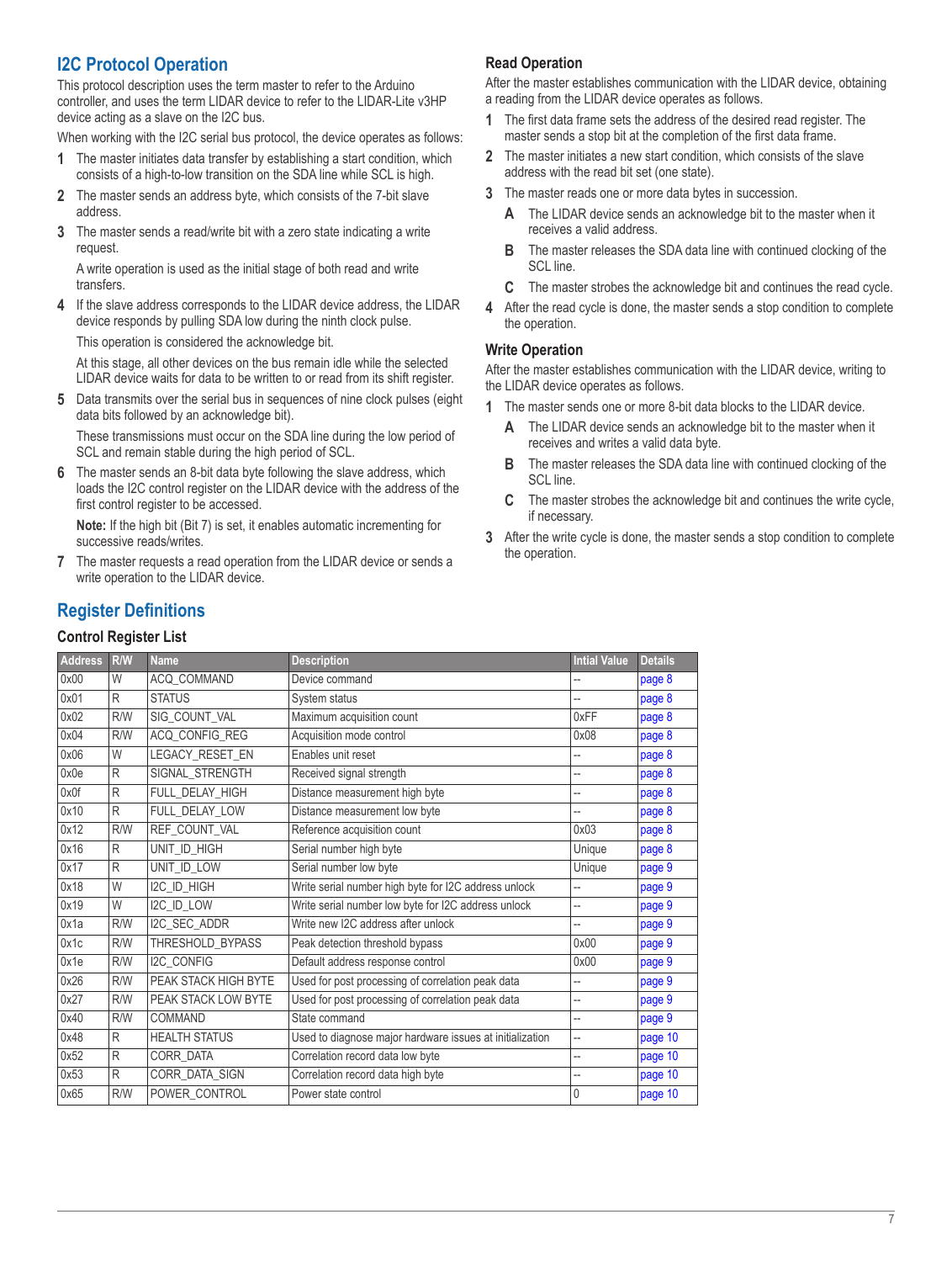#### <span id="page-7-0"></span>**Detailed Control Register Definitions**

**NOTE**: Unless otherwise noted, all registers contain one byte and are read and write.

#### <span id="page-7-2"></span>*0x00*

| R/W        | <b>Name</b>                                     | <b>Description</b> | Initial Value |
|------------|-------------------------------------------------|--------------------|---------------|
| W          | ACQ COMMAND                                     | Device command     |               |
|            |                                                 |                    |               |
| <b>Bit</b> | <b>Function</b>                                 |                    |               |
| 7.1        | Write any non-zero value to start a measurement |                    |               |

0 Performs a hard reset by reloading the FPGA and returning all registers to default values This operation must be enabled by writing 1 to bit 0 on register 0x06. When reset the I2C lines go into a high-z state for up to 10 ms. This has the potential to cause legacy-microcontroller-interface code to crash.

#### <span id="page-7-3"></span>*0x01*

| R/W | <b>Name</b>   | Description   | <b>Initial Value</b> |
|-----|---------------|---------------|----------------------|
|     | <b>STATUS</b> | System status | $\sim$               |

| <b>Bit</b>     | <b>Function</b>                                                                                                                                                                                    |
|----------------|----------------------------------------------------------------------------------------------------------------------------------------------------------------------------------------------------|
| 5              | Health Flag<br>0 <sup>-</sup> Error detected<br>1: Reference and receiver bias are operational                                                                                                     |
| 4              | Device command regulation flag<br>0: device is not in DC regulation<br>1: device is in DC regulation                                                                                               |
| 3              | Peak detection flag<br>0: No signal detected<br>1: Peak detected                                                                                                                                   |
| $\mathfrak{D}$ | Reference Overflow Flag<br>0: Reference data has not overflowed<br>1: Reference data in correlation record has reached the maximum value<br>before overflow (occurs periodically)                  |
| 1              | Signal Overflow Flag<br>0: Signal data has not overflowed<br>1: Signal data in correlation record has reached the maximum value before<br>overflow (occurs with a strong received signal strength) |

Additional returns can be evaluated using data downloaded from the peak stack registers, 0x26 and 0x27 ([page](#page-8-6) 9).

#### <span id="page-7-4"></span>*0x02*

| R/W Name | Description                                     | <b>Initial Value</b> |
|----------|-------------------------------------------------|----------------------|
|          | R/W   SIG_COUNT_VAL   Maximum acquisition count | 0xFF                 |

| <b>Bit</b> | Function                                          |
|------------|---------------------------------------------------|
| 7:0        | Maximum number of acquisitions during measurement |

#### <span id="page-7-1"></span>*0x04*

| <b>R/W</b> | Name | <b>Description</b>                              | <b>Initial Value</b> |
|------------|------|-------------------------------------------------|----------------------|
|            |      | R/W   ACQ_CONFIG_REG   Acquisition mode control | 0x08                 |

| Bit | <b>Function</b>                                                                                                                  |
|-----|----------------------------------------------------------------------------------------------------------------------------------|
|     | 0: Record download resolution set at 9 bits (legacy)<br>1: Record download resolution set at 12 bits                             |
| 6   | 0: Enable reference process during measurement<br>1: Disable reference process during measurement                                |
| 5   | 0: DC compensation enabled<br>1: DC compensation disabled                                                                        |
|     | 0: Enable reference filter, averages multiple reference measurements for<br>increased consistency<br>1: Disable reference filter |

| $\overline{3}$ | 0: Enable measurement quick termination. Device will terminate distance<br>measurement early if it anticipates that the signal peak in the correlation<br>record will reach maximum value.<br>1: Disable measurement quick termination.                                                                                                                                                                                                                                                                                                                                                                                                     |
|----------------|---------------------------------------------------------------------------------------------------------------------------------------------------------------------------------------------------------------------------------------------------------------------------------------------------------------------------------------------------------------------------------------------------------------------------------------------------------------------------------------------------------------------------------------------------------------------------------------------------------------------------------------------|
| $\overline{2}$ | bit unused                                                                                                                                                                                                                                                                                                                                                                                                                                                                                                                                                                                                                                  |
| 1:0            | Mode Select Pin Function Control<br>00: Default PWM mode. Pull pin low to trigger measurement, device will<br>respond with an active high output with a duration of 10us/cm.<br>01: Status output mode. Device will drive pin active high while busy. Can be<br>used to interrupt host device.<br>10: Fixed delay PWM mode. Pulling pin low will not trigger a measurement.<br>11: Oscillator output mode. Nominal 31.25 kHz output. The accuracy of the<br>silicon oscillator in the device is generally within 1% of nominal. This affects<br>distance measurements proportionally and can be measured to apply a<br>compensation factor. |
|                |                                                                                                                                                                                                                                                                                                                                                                                                                                                                                                                                                                                                                                             |

#### <span id="page-7-5"></span>*0x06*

| R/W Name | <b>Description</b>                          | <b>Initial Value</b> |
|----------|---------------------------------------------|----------------------|
|          | LEGACY_RESET_EN   Enables legacy unit reset | $\sim$               |

#### **Bit Function**

| Writing 1 to bit 0 enables the legacy reset operation using the 0x00 register. |
|--------------------------------------------------------------------------------|

#### <span id="page-7-6"></span>*0x0e*

| R/W Name | <b>Description</b>                         | <b>Initial Value</b> |
|----------|--------------------------------------------|----------------------|
| l R      | SIGNAL_STRENGTH   Received signal strength | $\sim$               |

#### **Bit Function** 7:0 Received signal strength calculated from the value of the highest peak in the correlation record and how many acquisitions were performed.

#### <span id="page-7-7"></span>*0x0f*

| R/W | l Name ' | <b>Description</b>                               | <b>Initial Value</b> |
|-----|----------|--------------------------------------------------|----------------------|
|     |          | FULL_DELAY_HIGH   Distance measurement high byte | $- -$                |

#### **Bit Function** 7:0 Distance measurement result in centimeters, high byte.

#### <span id="page-7-8"></span>*0x10*

| <b>R/W</b> | Mame ! | <b>Description</b>                             | <b>Initial Value</b> |
|------------|--------|------------------------------------------------|----------------------|
|            |        | FULL DELAY_LOW   Distance measurement low byte | $\sim$               |

#### <span id="page-7-9"></span>7:0 Distance measurement result in centimeters, low byte. *0x12*

**Bit Function**

| R/W Name | <b>Description</b>                                | <b>Initial Value</b> |
|----------|---------------------------------------------------|----------------------|
|          | R/W   REF_COUNT_VAL   Reference acquisition count | 0x03                 |

| <b>Bit</b> | <b>Function</b>                                                                                              |
|------------|--------------------------------------------------------------------------------------------------------------|
| 7:0        | Non-default number of reference acquisitions during measurement. ACQ<br>CONFIG_REG (0x04) bit 2 must be set. |

#### <span id="page-7-10"></span>*0x16*

| R/W        | <b>Name</b>     | <b>Description</b>      | <b>Initial Value</b> |
|------------|-----------------|-------------------------|----------------------|
| l R        | UNIT_ID_HIGH    | Serial number high byte | Unique               |
|            |                 |                         |                      |
| <b>Bit</b> | <b>Function</b> |                         |                      |

7:0 Unique serial number of device, high byte.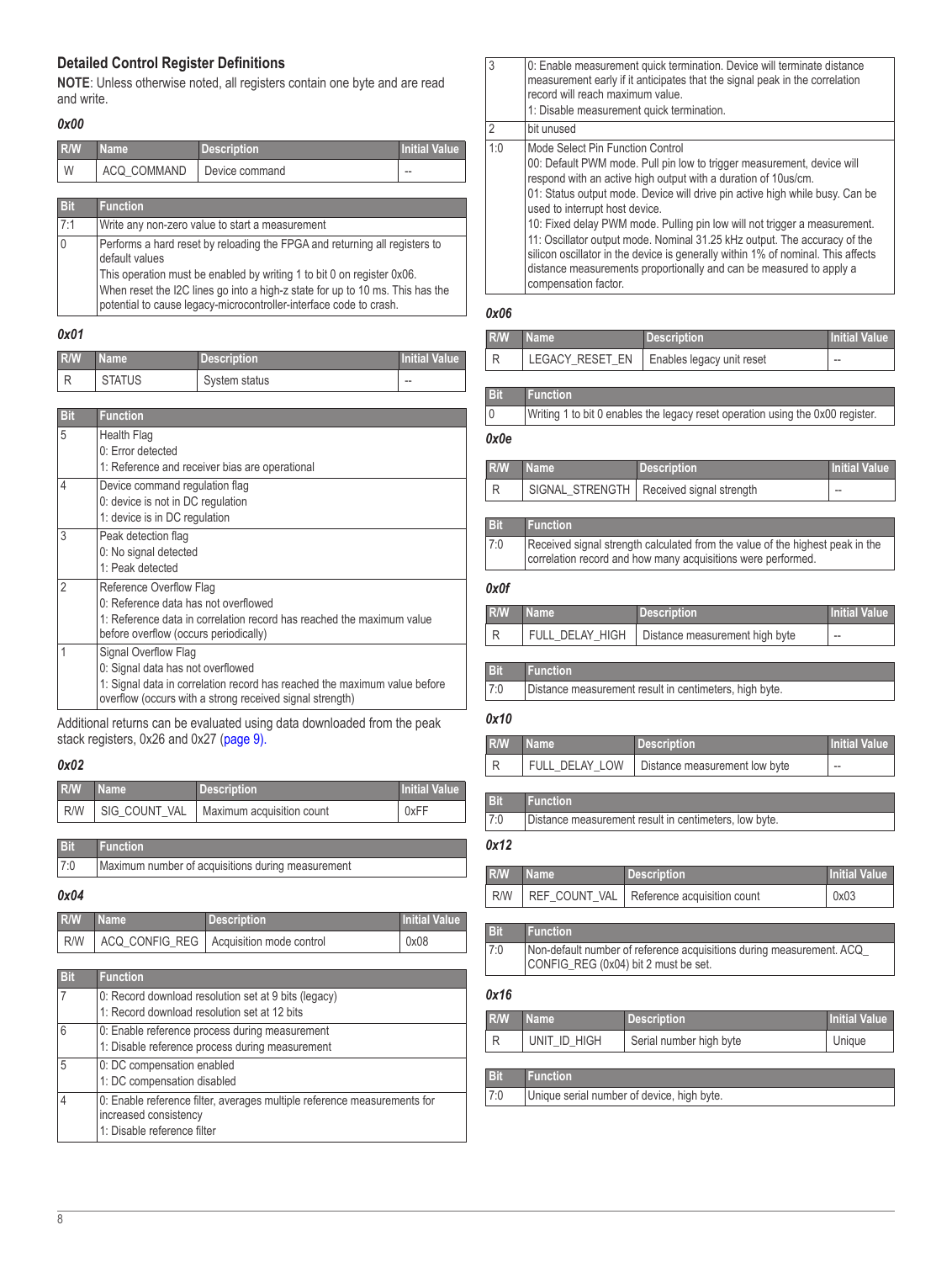<span id="page-8-6"></span><span id="page-8-5"></span>

<span id="page-8-2"></span><span id="page-8-1"></span><span id="page-8-0"></span>

| 0x17                      |                                                   |                                                                                                                                               |                          | 0x1e              |                                                                                                                                                                                                                                                                       |                                                                                                                                                                                                                                                                                                                                                                   |                      |
|---------------------------|---------------------------------------------------|-----------------------------------------------------------------------------------------------------------------------------------------------|--------------------------|-------------------|-----------------------------------------------------------------------------------------------------------------------------------------------------------------------------------------------------------------------------------------------------------------------|-------------------------------------------------------------------------------------------------------------------------------------------------------------------------------------------------------------------------------------------------------------------------------------------------------------------------------------------------------------------|----------------------|
| R/W                       | <b>Name</b>                                       | <b>Description</b>                                                                                                                            | <b>Initial Value</b>     | R/W               | <b>Name</b>                                                                                                                                                                                                                                                           | <b>Description</b>                                                                                                                                                                                                                                                                                                                                                | <b>Initial Value</b> |
| R                         | UNIT ID LOW                                       | Serial number low byte                                                                                                                        | Unique                   | R/W               | <b>I2C CONFIG</b>                                                                                                                                                                                                                                                     | Default address response control                                                                                                                                                                                                                                                                                                                                  | 0x00                 |
| <b>Bit</b>                | <b>Function</b>                                   |                                                                                                                                               |                          | <b>Bit</b>        | <b>Function</b>                                                                                                                                                                                                                                                       |                                                                                                                                                                                                                                                                                                                                                                   |                      |
| 7:0<br>0x18               |                                                   | Unique serial number of device, high byte.                                                                                                    |                          | 5                 | 0: Disables the alternate status mode.                                                                                                                                                                                                                                | 1: Enables an alternate indication status byte at STATUS register 0x01.<br>NOTE: If bit 5 is enabled (1), the status word consists of all ones except for                                                                                                                                                                                                         |                      |
| R/W<br>W                  | <b>Name</b><br>I2C ID HIGH                        | <b>Description</b><br>Write serial number high byte for I2C                                                                                   | <b>Initial Value</b>     |                   | active base address 0x62.                                                                                                                                                                                                                                             | the bit position selected by bits [2:0] in this I2C CONFIG register (0x1e). This<br>allows for the reading of the busy status of multiple units sharing the same                                                                                                                                                                                                  |                      |
|                           |                                                   | address unlock                                                                                                                                |                          | 4                 | 0: Disables the altrenative I2C address.<br>1: Enables the alternative I2C address.                                                                                                                                                                                   |                                                                                                                                                                                                                                                                                                                                                                   |                      |
| <b>Bit</b><br>7:0<br>0x19 | <b>Function</b>                                   | Write the value in UNIT_ID_HIGH (0x16) here as part of enabling a non-<br>default I2C address. See I2C_ID_LOW (0x19) and I2C_SEC_ADDR (0x1a). |                          | 3                 |                                                                                                                                                                                                                                                                       | 0: Device will respond to I2C address 0x62. Device will also respond to<br>non-default address if configured successfully. See I2C_ID_HIGH (0x18),<br>I2C_ID_LOW (0x19), and I2C_SEC_ADDR (0x1a).<br>1: Device will only respond to non-default I2C address. It is recommended to<br>configure the non-default address first, then use the non-default address to |                      |
| R/W                       | <b>Name</b>                                       | <b>Description</b>                                                                                                                            | <b>Initial Value</b>     | 2:0               | write to this register, ensuring success.                                                                                                                                                                                                                             | Defines the bit position(s) to remain set as 0 when bit 5 is enabled.                                                                                                                                                                                                                                                                                             |                      |
| W                         | I2C_ID_LOW                                        | Write serial number low byte for I2C<br>address unlock                                                                                        | $\overline{\phantom{a}}$ | 0x26              |                                                                                                                                                                                                                                                                       |                                                                                                                                                                                                                                                                                                                                                                   |                      |
| <b>Bit</b>                | <b>Function</b>                                   |                                                                                                                                               |                          | R/W               | <b>Name</b>                                                                                                                                                                                                                                                           | <b>Description</b>                                                                                                                                                                                                                                                                                                                                                | <b>Initial Value</b> |
| 7:0                       |                                                   | Write the value in UNIT_ID_LOW (0x17) here as part of enabling a non-default<br>I2C address. See I2C_ID_HIGH (0x18) and I2C_SEC_ADDR (0x1a).  |                          | R/W               | PEAK STACK<br><b>HIGH BYTE</b>                                                                                                                                                                                                                                        | Registers read successive values<br>from the peak stack register. Data<br>from the stack register is used for post<br>processing.                                                                                                                                                                                                                                 |                      |
| 0x1a                      |                                                   |                                                                                                                                               |                          |                   |                                                                                                                                                                                                                                                                       |                                                                                                                                                                                                                                                                                                                                                                   |                      |
| R/W                       | <b>Name</b>                                       | <b>Description</b>                                                                                                                            | <b>Initial Value</b>     | <b>Bit</b>        | <b>Function</b>                                                                                                                                                                                                                                                       |                                                                                                                                                                                                                                                                                                                                                                   |                      |
| R/W<br><b>Bit</b>         | I2C SEC ADDR<br><b>Function</b>                   | Write new I2C address after unlock                                                                                                            | $\overline{a}$           | 10:8              | For every 11-bit stack value, this resister (0x26) must be read first. Reading<br>from this register latches the low order data into 0x27 and increments the<br>stack pointer.<br>Writing 0x01 to this register (0x26) resets the stack pointer to the first element. |                                                                                                                                                                                                                                                                                                                                                                   |                      |
| 7:0                       | Non-default I2C address.<br>hexadecimal numbers). | Available addresses are 7-bit values with a '0' in the least significant bit (even                                                            |                          | 0x27              |                                                                                                                                                                                                                                                                       |                                                                                                                                                                                                                                                                                                                                                                   |                      |
|                           |                                                   | I2C_ID_HIGH (0x18) and I2C_ID_LOW (0x19) must have the correct value for<br>the device to respond to the non-default I2C address.             |                          | R/W<br>R/W        | <b>Name</b><br><b>PEAK STACK</b>                                                                                                                                                                                                                                      | <b>Description</b><br>Registers read successive values                                                                                                                                                                                                                                                                                                            | <b>Initial Value</b> |
| 0x1c                      |                                                   |                                                                                                                                               |                          |                   | <b>LOW BYTE</b>                                                                                                                                                                                                                                                       | from the peak stack register. Data<br>from the stack register is used for post                                                                                                                                                                                                                                                                                    |                      |
| R/W                       | <b>Name</b>                                       | <b>Description</b>                                                                                                                            | <b>Initial Value</b>     |                   |                                                                                                                                                                                                                                                                       | processing.                                                                                                                                                                                                                                                                                                                                                       |                      |
| R/W                       | THRESHOLD<br><b>BYPASS</b>                        | Peak detection threshold bypass                                                                                                               | 0x00                     | <b>Bit</b><br>7:0 | <b>Function</b>                                                                                                                                                                                                                                                       | Reading from 0x27 reads the low order data from this register.                                                                                                                                                                                                                                                                                                    |                      |
| <b>Bit</b>                | <b>Function</b>                                   |                                                                                                                                               |                          | 0x40              |                                                                                                                                                                                                                                                                       |                                                                                                                                                                                                                                                                                                                                                                   |                      |
| 7:0                       |                                                   | 0x00: Use default valid measurement detection algorithm based on the peak                                                                     |                          | R/W               |                                                                                                                                                                                                                                                                       | <b>Description</b>                                                                                                                                                                                                                                                                                                                                                | <b>Initial Value</b> |
|                           |                                                   | value, signal strength, and noise in the correlation record.<br>0x01-0xff: Set simple threshold for valid measurement detection. Values 0x20- |                          | R/W               | <b>Name</b><br><b>TEST COMMAND</b>                                                                                                                                                                                                                                    | State command                                                                                                                                                                                                                                                                                                                                                     | $\overline{a}$       |
|                           | $0.60$ generally neglector unall                  |                                                                                                                                               |                          |                   |                                                                                                                                                                                                                                                                       |                                                                                                                                                                                                                                                                                                                                                                   |                      |

<span id="page-8-8"></span><span id="page-8-7"></span>**Bit Function**

2:0 000: Test mode disable, resume normal operation

111: Test mode enable, allows download of correlation record

Once test mode is enabled, read CORR\_DATA (0x52) and CORR\_DATA\_ SIGN (0x53) in one transaction (read from 0xd2). The memory index is incremented automatically and successive reads produce sequential data.

<span id="page-8-4"></span><span id="page-8-3"></span>0x60 generally perform well.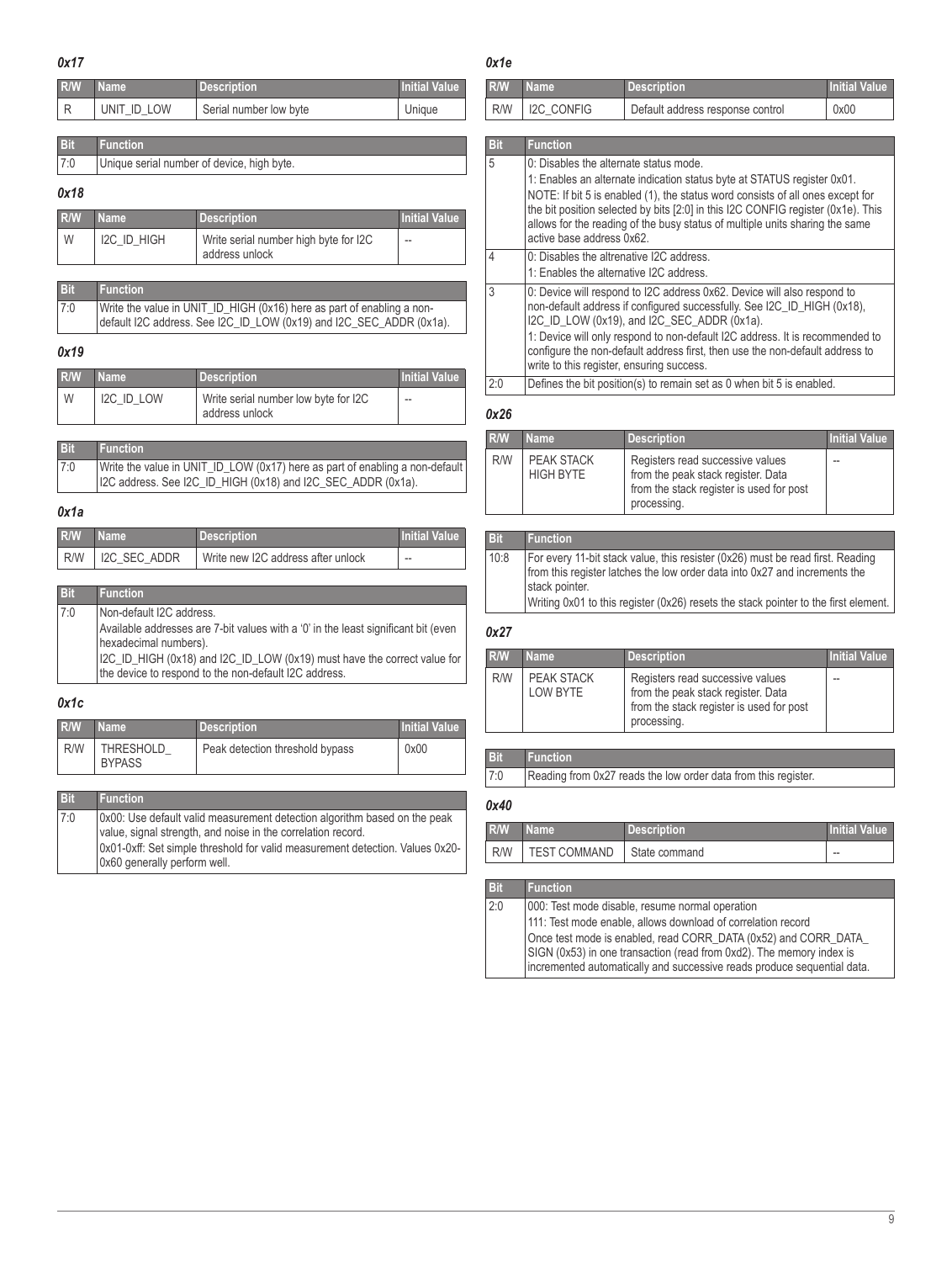<span id="page-9-1"></span><span id="page-9-0"></span>

| R/W | <b>Name</b>          | <b>Description</b>                                                  | <b>Initial Value</b> |
|-----|----------------------|---------------------------------------------------------------------|----------------------|
|     | <b>HEALTH STATUS</b> | Used to diagnose major hardware issues<br>at system initialization. | $\sim$               |

| <b>Bit</b>     | <b>Function</b>                                                                        |
|----------------|----------------------------------------------------------------------------------------|
| 4:0            | Reference value is within normal range.                                                |
| 3              | Reference overflow occurred during the first acquisition.                              |
| $\overline{2}$ | An initial acquisition was completed at wake-up to set the initial reference<br>value. |
|                | The receiver DC control command is within the normal range.                            |
|                | DC regulation was successful during wake-up.                                           |

#### <span id="page-9-2"></span>*0x52*

| R/W | <b>Name</b> | <b>Description</b>               | <b>Initial Value</b> |
|-----|-------------|----------------------------------|----------------------|
|     | CORR DATA   | Correlation record data low byte | $-$                  |

| <b>Bit</b> | <b>Function</b>                                                                                          |
|------------|----------------------------------------------------------------------------------------------------------|
| 7:0        | Correlation record data low byte. See CORR_DATA_SIGN (0x53), ACQ<br>SETTINGS (0x5d), and COMMAND (0x40). |

#### <span id="page-9-3"></span>*0x53*

| R/W | l Name I | Description                                        | <b>Initial Value</b> |
|-----|----------|----------------------------------------------------|----------------------|
|     |          | CORR DATA_SIGN   Correlation record data high byte | $- -$                |

| <b>Bit</b> | <b>Function</b>                                                                                                                                                                                                                                                                                                    |
|------------|--------------------------------------------------------------------------------------------------------------------------------------------------------------------------------------------------------------------------------------------------------------------------------------------------------------------|
| 7:0        | Correlation record data high byte. Correlation record data is a 2's complement<br>9-bit value, and must be sign extended to be formatted as a 16-bit 2's<br>complement value. Thus when repacking the two bytes obtained for the I2C<br>transaction, set the high byte to 0xff if the LSB of the high byte is one. |

#### <span id="page-9-4"></span>*0x65*

| R/W | Name <sup>1</sup>                   | <b>Description</b> | <b>Initial Value</b> |
|-----|-------------------------------------|--------------------|----------------------|
| R/W | POWER CONTROL   Power state control |                    | 0x80                 |

| $B$ if         | <b>Function</b>                                                       |
|----------------|-----------------------------------------------------------------------|
| $\overline{0}$ | 1: Disable receiver circuit                                           |
|                | 0: Enable receiver circuit. Receiver circuit stabilizes by the time a |
|                | measurement can be performed.                                         |

# **Frequently Asked Questions**

## **How do I use the device for fast-scanning applications?**

Using the LIDAR-Lite v3HP device for fast-scanning applications may require you to change the program you used for "continuous" or "burst" mode functions with previous versions of the sensor.

- **1** Initiate new measurement command.
- **2** Immediately read the distance registers, obtaining the previous measurement results while the new measurement is occurring. Measurement data stored in the sensor is valid until a new measurement concludes.
- **3** Perform other actions while polling the status bit until it indicates an idle state.
- **4** Repeat steps 1 through 3.

#### **NOTES:**

- This method uses slightly more I2C overhead, but it allows more efficient polling if you know about your measurement time, which depends on maximum acquisition count settings. You also know exactly when that measurement begins.
- With this approach (and nothing else going on except relentless polling), the device has been able to reach >1.5 kHz with very small acquisition count settings.
- You can find sample Arduinio code for this in the Garmin GitHub repository at the following location: [https://github.com/garmin/LIDARLite\\_](https://github.com/garmin/LIDARLite_v3_Arduino_Library/blob/master/examples/ShortRangeHighSpeed/ShortRangeHighSpeed.ino) [v3\\_Arduino\\_Library/blob/master/examples/ShortRangeHighSpeed/](https://github.com/garmin/LIDARLite_v3_Arduino_Library/blob/master/examples/ShortRangeHighSpeed/ShortRangeHighSpeed.ino) [ShortRangeHighSpeed.ino.](https://github.com/garmin/LIDARLite_v3_Arduino_Library/blob/master/examples/ShortRangeHighSpeed/ShortRangeHighSpeed.ino)

## **Does the device operate only on 5 Vdc?**

The device requires 5 Vdc to function properly.

#### *NOTICE*

Connecting the device to a source greater or less than 5 Vdc is not supported, and may result in poor performance or may damage the device.

## **What is the spread of the laser beam?**

At very close distances (less than 1 m), the beam diameter is about the size of the aperture (lens). For distances greater than 1 m, you can estimate the beam diameter using this equation:

Distance/100 = beam diameter at that distance (in whatever units you measured the distance).

The actual spread is  $~8$  milli radians or  $~1/2$  degree.

## **How do distance, target size, aspect, and reflectivity affect returned signal strength?**

The device transmits a focused infrared beam that reflects off of a target, and a portion of that reflected signal returns to the receiver. The distance is calculated by taking the difference between the moment of signal transmission to the moment of signal reception. Successfully receiving a reflected signal is heavily influenced by several factors. These factors include:

**Target Distance** 

The relationship of distance (D) to returned signal strength is an inverse square. With an increase in distance, the returned signal strength decreases by 1/D^2 or the square root of the distance.

• Target Size

The relationship of a target's Cross Section (C) to returned signal strength is an inverse power of four. The device transmits a focused near-infrared laser beam that spreads at a rate of approximately 0.5º as distance increases. Up to 1 m, it is approximately the size of the lens. Beyond 1 m, the approximate beam spread in degrees can be estimated by dividing the distance by 100, or ~8 milliradians. When the beam overfills (is larger than) the target, the signal returned decreases by 1/C^4 or the fourth root of the target's cross section.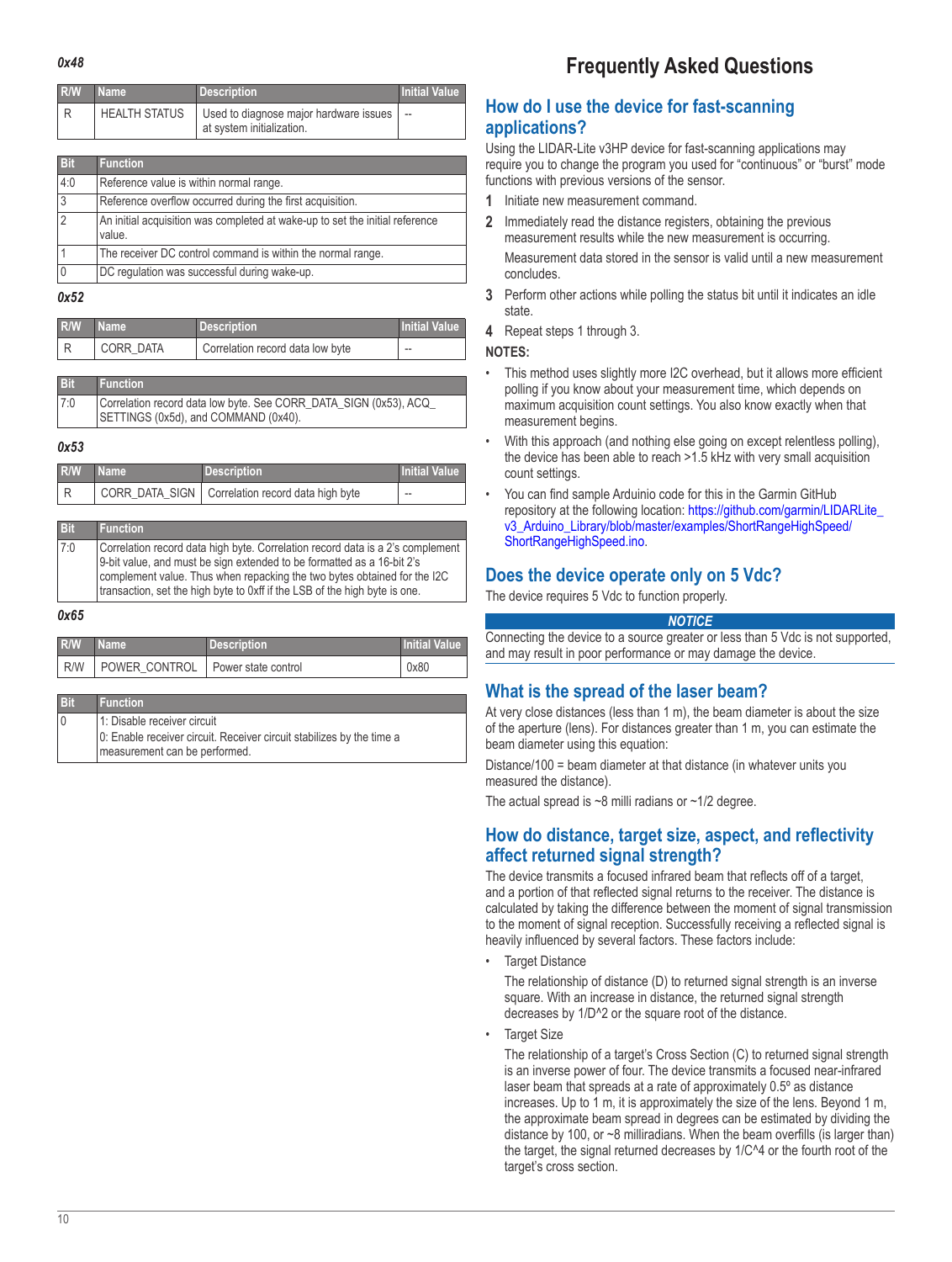<span id="page-10-0"></span>**Aspect** 

The aspect of the target, or its orientation to the sensor, affects the observable cross section and, therefore, the amount of returned signal decreases as the aspect of the target varies from the normal.

**Reflectivity** 

Reflectivity characteristics of the target's surface also affect the amount of returned signal [\(How does the device work with reflective surfaces?,](#page-10-1)  [page](#page-10-1) 11).

In summary, a small target can be very difficult to detect if it is distant, poorly reflective, and its aspect is away from the normal. In such cases, the returned signal strength may be improved by attaching infrared reflectors to the target, increasing the size of the target, modifying its aspect, or reducing distance from the sensor.

## <span id="page-10-1"></span>**How does the device work with reflective surfaces?**

Reflective characteristics of an object's surface can be divided into three categories:

- Diffuse Reflective
- **Specular**
- Retro-reflective

#### **Diffuse Reflective Surfaces**

Purely diffuse surfaces are found on materials that have a textured quality that causes reflected energy to disperse uniformly. This tendency results in a relatively predictable percentage of the dispersed laser energy finding its way back to the device. As a result, these materials tend to read very well.



Materials that fall into this category are paper, matte walls, and granite. It is important to note that materials that fit into this category due to observed reflection at visible light wavelengths may exhibit unexpected results in other wavelengths. The near infrared range used by the device may detect them as nearly identical. For example, a black sheet of paper may reflect a nearly identical percentage of the infrared signal back to the receiver as a white sheet.

#### **Specular Surfaces**

Specular surfaces, are found on materials that have a smooth quality that reflect energy instead of dispersing it. It is difficult or impossible for the device to recognize the distance of many specular surfaces. Reflections off of specular surfaces tend to reflect with little dispersion which causes the reflected beam to remain small and, if not reflected directly back to the receiver, to miss the receiver altogether. The device may fail to detect a specular object in front of it unless viewed from the normal.



Examples of specular surfaces are mirrors and glass viewed off-axis.

## **How does liquid affect the signal?**

There are a few considerations to take into account if your application requires measuring distances to, or within, liquid:

- Reflectivity and other characteristics of the liquid itself
- Reflectivity characteristics of particles suspended in the liquid
- **Turbidity**
- Refractive characteristics of the liquid

Reflectivity of the liquid is important when measuring distance to the surface of a liquid or if measuring through liquid to the bottom of a container [\(How does](#page-10-1)  [the device work with reflective surfaces?, page](#page-10-1) 11).

Measuring distance with the device depends on reflected energy from the transmitted signal being detected by the receiver in the sensor. For that reason, the surface condition of the liquid may play an important role in the overall reflectivity and detectability of the liquid. In the case of a flat, highly reflective liquid surface, the laser's reflected energy may not disperse adequately to allow detection unless viewed from the normal. By contrast, small surface ripples may create enough dispersion of the reflected energy to allow detection of the liquid without the need to position the sensor so that the transmitted beam strikes the liquid's surface from the normal.

Reflectivity of suspended particles is a characteristic that may help or hinder, depending on the application.

Turbidity, or the clarity of a liquid created by the presence or absence of suspended particles, can similarly help or hinder measurement efforts. If the application requires detecting the surface of the liquid, then suspended particles may help by reflecting more of the transmitted beam back to the receiver, increasing detectability and permitting measurements to be taken.

Attempting to measure through suspended particles in a liquid will only be successful if the transmitted beam is allowed to reflect off of the desired target without first being absorbed or reflected by the suspended particles.

When the near infrared energy transmitted by the device transitions from the atmosphere to a liquid, the energy may be bent, or refracted, and absorbed in addition to being dispersed. The degree to which the transmitted beam is refracted and absorbed is defined by its refraction index. That being said, the most important criteria impacting successful measurement through a liquid is the amount of dispersion of the transmitted beam and whether any of the dispersed beam makes its way back to the receiver on the device.

Electromagnetic energy travels slower through a liquid and may affect accuracy of the final measurement output.